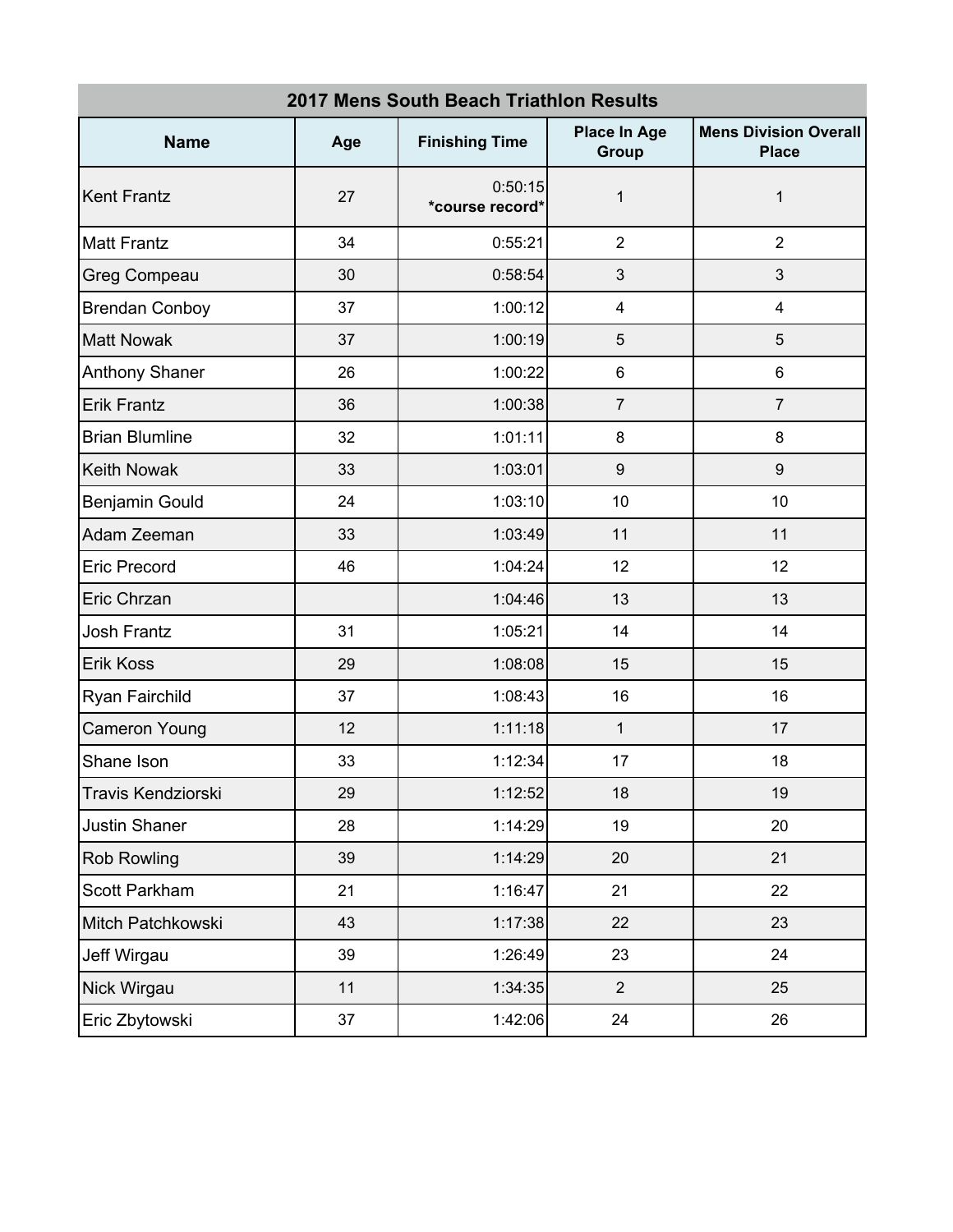| 2017 WOMEN'S SOUTH BEACH TRIATHLON RESULTS |     |                                 |                              |                                       |
|--------------------------------------------|-----|---------------------------------|------------------------------|---------------------------------------|
| <b>Name</b>                                | Age | <b>Finishing</b><br><b>Time</b> | <b>Place In Age</b><br>Group | <b>Female Overall</b><br><b>Place</b> |
| Anna Young                                 | 14  | 1:03:23                         | 1                            | 1                                     |
| Samantha Kendziorski                       | 29  | 1:03:39                         | $\mathbf{1}$                 | $\overline{2}$                        |
| Mary Crittenden                            | 29  | 1:04:35                         | $\overline{2}$               | 3                                     |
| Kayla Makeport                             | 29  | 1:05:01                         | 3                            | $\overline{\mathbf{4}}$               |
| Sarah Nowak                                | 32  | 1:08:28                         | 4                            | 5                                     |
| <b>Jessie Levitt</b>                       | 36  | 1:10:43                         | 5                            | $6\phantom{a}$                        |
| Kayla Schunk                               | 29  | 1:11:34                         | 6                            | $\overline{7}$                        |
| Jennifer Young                             |     | 1:14:12                         | $\overline{7}$               | 8                                     |
| Amy Brege                                  | 39  | 1:17:40                         | 8                            | 9                                     |
| Alyssa Schupert                            | 24  | 1:18:43                         | $9\,$                        | 10                                    |
| Shianna Kaszubowski                        | 34  | 1:18:45                         | 10                           | 11                                    |
| Caitlin Ison                               | 32  | 1:20:52                         | 11                           | 12                                    |
| Alissa Clink                               | 23  | 1:21:19                         | 12                           | 13                                    |
| Chelsea Lamp                               | 29  | 1:21:30                         | 13                           | 14                                    |
| <b>Beth Belill</b>                         | 31  | 1:23:54                         | 14                           | 15                                    |
| <b>Kara Tisher</b>                         | 29  | 1:24:16                         | 15                           | 16                                    |
| Lauren Rowling                             | 39  | 1:31:31                         | 16                           | 17                                    |
| Jenna Leeck                                | 12  | 1:31:39                         | $\overline{2}$               | 18                                    |
| Erin Riopelle                              | 34  | 1:31:42                         | 17                           | 19                                    |
| Sally Shubert                              | 57  | 1:31:46                         | 18                           | 20                                    |
| Ashley Wirgau                              | 32  | 1:34:34                         | 19                           | 21                                    |
| Lynne Bever                                | 58  | 1:35:14                         | 20                           | 22                                    |
| Caitlin Quinn                              | 14  | 1:37:39                         | 3                            | 23                                    |
| Sandy Martin                               | 37  | 1:39:01                         | 21                           | 24                                    |
| Gayle Zbytowski                            | 58  | 1:42:06                         | 22                           | 25                                    |
| Lisa Orozco                                | 45  | 1:42:48                         | 23                           | 26                                    |
| Christina Shankel                          | 37  | 1:42:58                         | 24                           | 27                                    |
| <b>Stephanie Wilds</b>                     | 32  | 1:43:54                         | 25                           | 28                                    |
| Lisa Quinn                                 | 44  | 1:45:18                         | 26                           | 29                                    |
| Hannah Udell                               | 15  | 1:46:26                         | $\overline{\mathbf{4}}$      | 30                                    |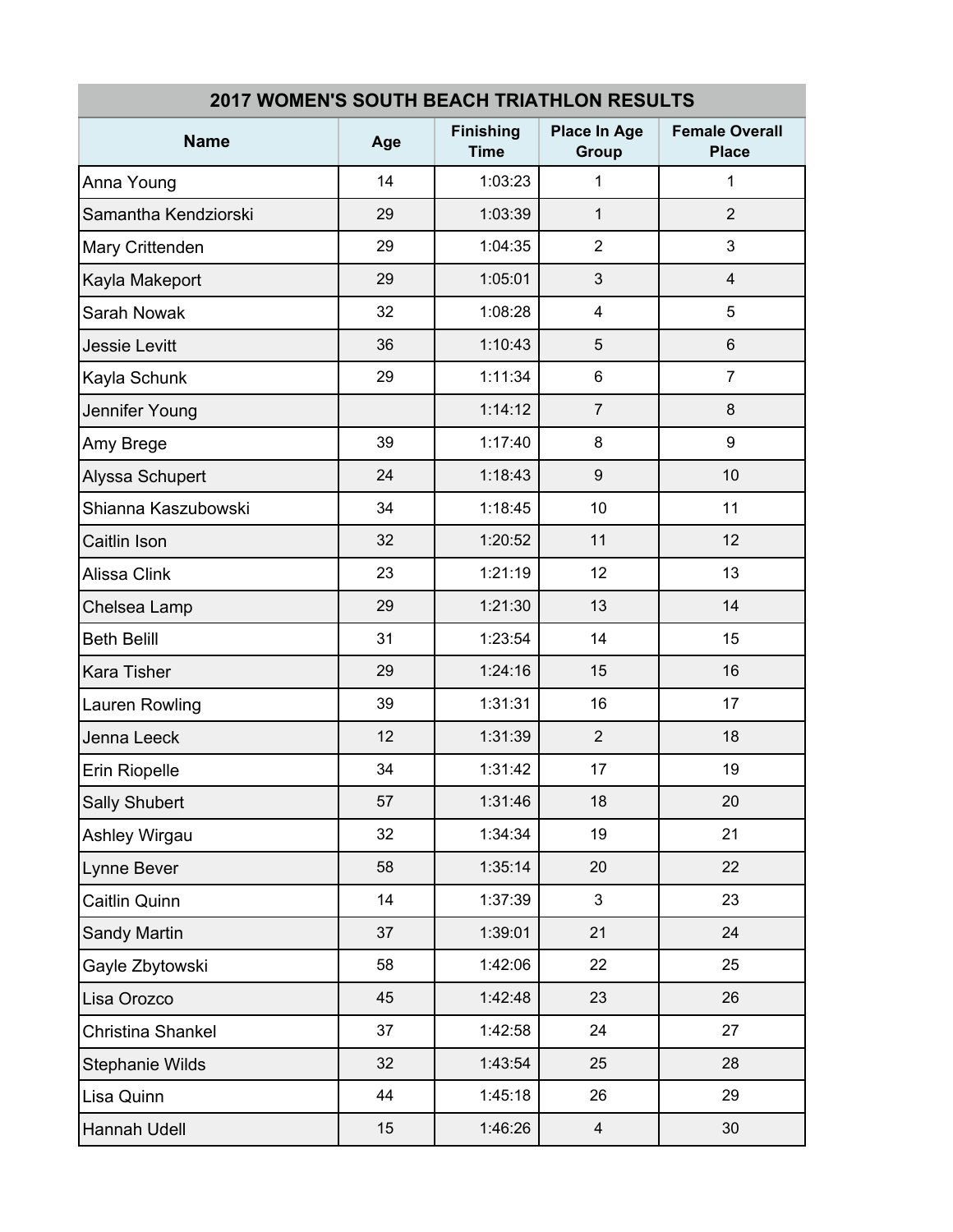| <b>Name</b>         | Age | <b>Finishing</b><br><b>Time</b> | <b>Place In Age</b><br><b>Group</b> | <b>Female Overall</b><br><b>Place</b> |
|---------------------|-----|---------------------------------|-------------------------------------|---------------------------------------|
| Laura Frimberger    | 28  | 1:47:04                         | 27                                  | 31                                    |
| <b>Connie Kane</b>  | 62  | 1:47:15                         | 28                                  | 32                                    |
| <b>Buffy Storey</b> | 63  | 1:47:15                         | 29                                  | 33                                    |
| Sarah Storey        | 15  | 1:47:30                         | 5                                   | 34                                    |
| Roberta Storey      | 23  | 1:47:30                         | 30                                  | 35                                    |
| Catherine McLogan   | 66  | 1:47:54                         | 31                                  | 36                                    |